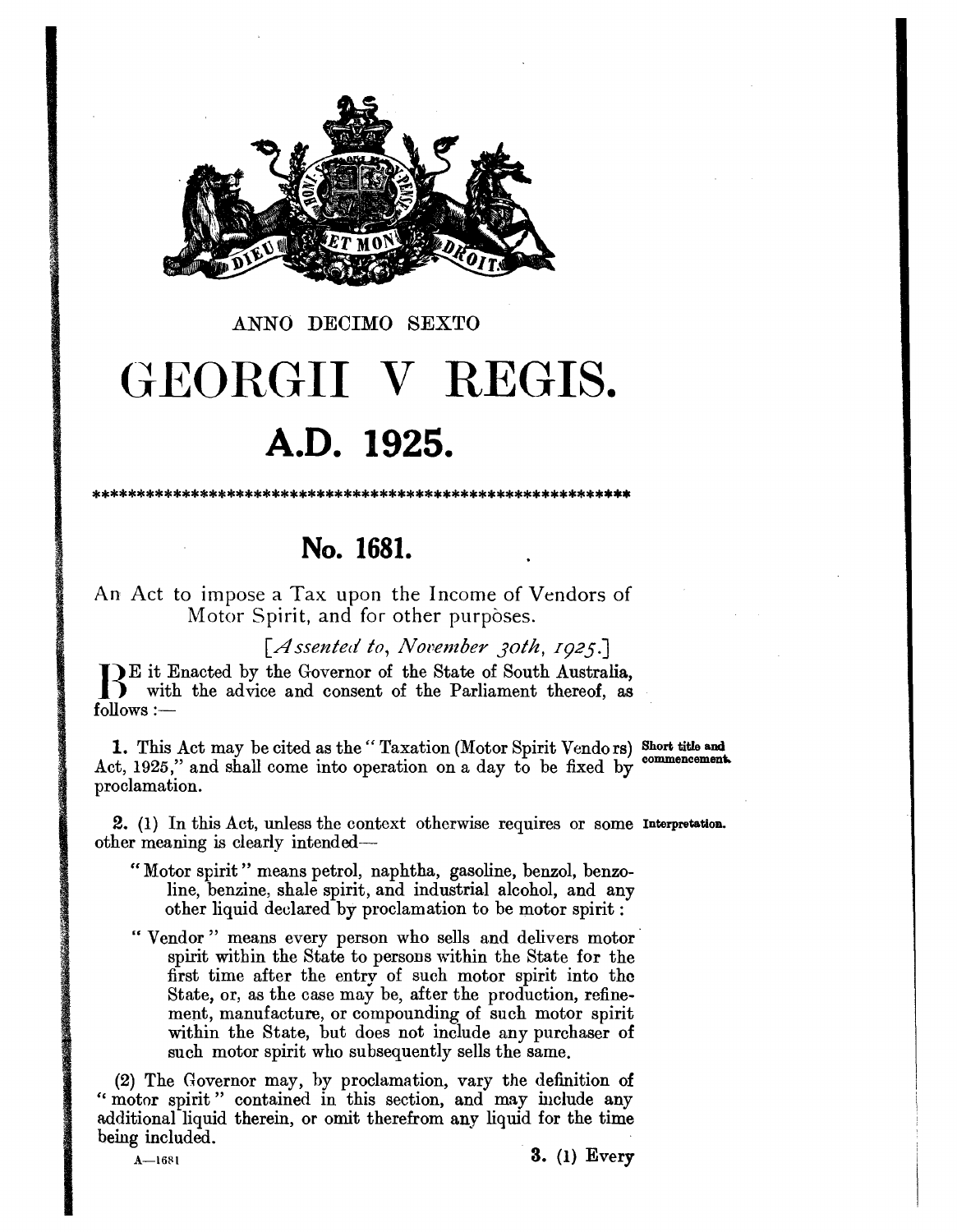#### *TaXf!tion (Motor Spirit Vendors) Act.-1925.*

Duty of vendors to register.

**3.** (1) Every vendor shall, within one month from the commencement of this Act or within. one month from commencing to carry on business as a vendor, whichever is later, register his name and the prescribed particulars with the Commissioner of Taxes.

(2) Registration shall be effected by the Commissioner of Taxes upon application made to him for the purpose without payment of any fee.

 $(3)$  If any vendor, after the expiration of one month from the commencement of this Act or from the date of his commencing to carryon the business of a vendor,

 $(a)$  carries on the business of a vendor; or

(b) sells any motor spirit,

without being registered under this Act, he shall be guilty of an offence against this Act, and shall be liable to a penalty not exceeding One Hundred Pounds; and in the case of an offence against paragraph (a) shall be liable to an additional penalty of Fifty Pounds for every day on which business is carried on in contravention of this section.

**4.** (1) Every vendor shall, during the period of twenty-eight days next succeeding the first day of January, the first day of April, the first day of July, and the first day of October in each year, file with the Commissioner of Taxes a return verified by the statutory declaration of the vendor or of some person in his employ, showing the total number of gallons of motor spirit sold by such vendor within the State (excluding motor spirit sold for delivery in or transportation to any place outside the State) during the period of three months next preceding such first day of January, first day of April, first day of July, or first day of October: Provided that no vendor shall be required to include in any return under this section any motor spirit sold and delivered by such vendor before the commencement of this Act.

(2) Every vendor shall, within fourteen days after the filing of the return required by this section, pay to the Commissioner of Taxes in addition to any other income tax payable by such vendor an income tax calculated at the rate of Three Pence for every .gallon of motor spirit sold as aforesaid.

(3) Any motor spirit delivered after the commencement of this Act in pursuance of a contract of sale made before the commencement of this Act shall be deemed to be sold after the commencement of this Act an t shall be included in the return for the period during which the delivery took place, and taken into account in computing the amount of tax: Provided that the seller of any motor spirit pursuant to any such contract may add to the price agreed to be paid for the motor spirit the sum of Three Pence per gallon, and the purchaser shall be liable to pay to the seller the sum so added in addition to the agreed price.

Duty of vendor to file quarterly returns.

**5.** (1) If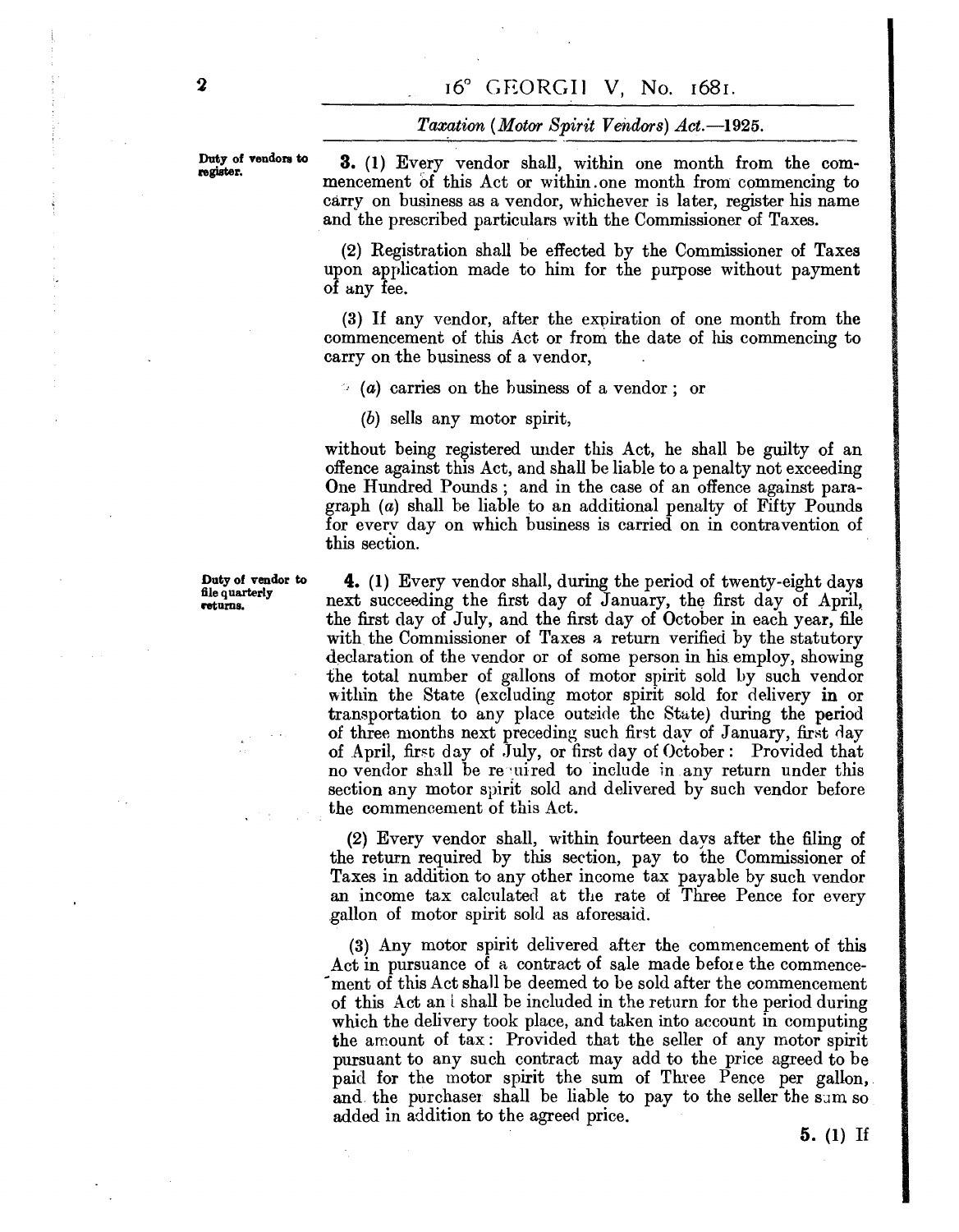### 16° GEORGII V, No. 1681. 3

#### *Taxation (Motor Spirit Vendors) Act.-1925.*

**5.** (1) If any motor spirit which has been included in a return Refund of tax paid 1. The discrete of motor spirit which has been increased in a return and the intersect of motor lodged under the next preceding section as having been sold by a spirit not paid for. . vendor has not been paid for by the purchaser thereof, and the vendor has written off the amount owing to him for such motor spirit as a bad debt, or credited the purchaser with such amount as an allowance for leakages, such vendor may at the time of filing any subsequent return under the next preceding section,  $\log e$  with the. Commissioner of Taxes a statement showing the number of gallons of motor sririt the amount owing in respect ot which has been written off or credited to the purchaser as aforesaid during the period to which the return relates.

(2) If the Commissioner of Taxes is satisfied as to the truth of the declaration he may make to the vendor a refund of Three Pence for every gallon mentioned in the statement.

**6.** (1) If any vendor fails to lodge any return as or when re- Penalty on failure quired by section 4 of this Act, he shall be guilty of an offence against this Act, and shall be liable to a penalty not exceeding One Hundred Pounds and an additional penalty not exceeding Fifty Pounds for every day on which the default continues.

(2) If any vendor carries on business---

- $(a)$  after the time for  $loading$  a return under section  $4$ of this Act without having lodged the return required by that section; or
- (b) after the time for paying the tax under section 4 of this Act without having paid such tax,

he shall be guilty of an offence against this Act, and shall be liable to a penalty not exceeding Fifty Pounds for every day on which he carries on business in contravention of this subsection.

7. (1) In this section " consumer" means any person who uses  $\frac{\text{Tax payable by}}{\text{3.1}}$  $\lambda$ . (1) In this section consumer means any person who uses persons in respect any motor spirit which he has purchased or obtained outside the of motor spirit State for the purpose of propelling any motor vehicle on any street obtained outside the or road within the State.

(2) Every consumer shall during the period of twenty-eight days next succeeding the first day of January, the first day of April, the first day of July, and the first day of October in each year file with the Commissioner of Taxes a return in the prescribed form verified by a statutory declaration showing the total number of gallons of motor spirit purchased or obtained by such consumer outside the State and used during the period of three months next preceding such first day of January, first day of April, first day of July, or first day of October by such consumer for the purpose of propelling any motor vehicle on any street or road within the State: Provided that no person shall be required to furnish a return in respect of any period of three months if the total amount of motor spirit purchased or obtained by him outside the State and used during the said period for the purpose of propelling any motor vehicle on any .street or road within the State does not exceed ten gallons: Provided

to lodge returns.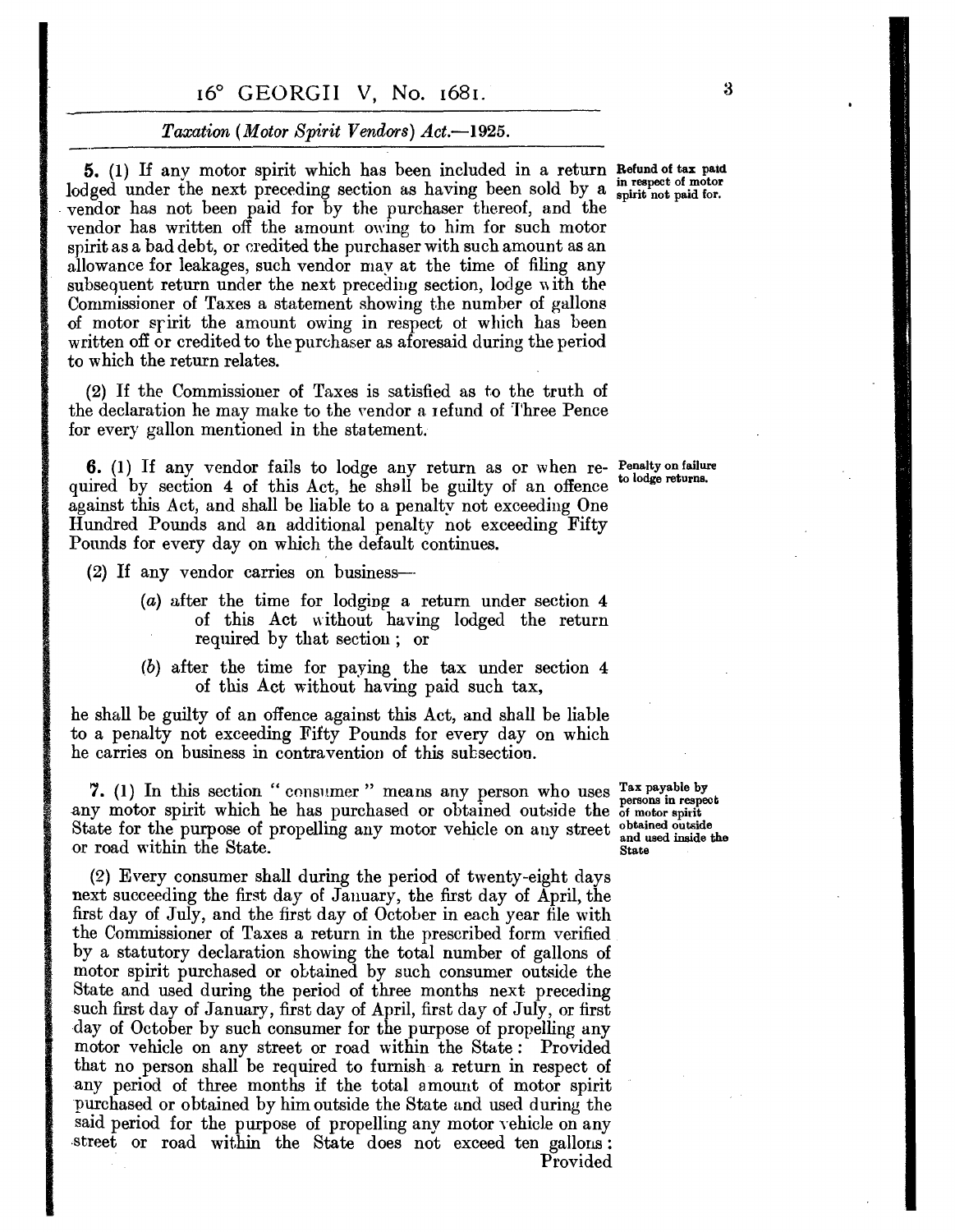#### *Taxation (Motor Spirit Vendors) Act.-1925.*

Provided also that no person shall be required to include in any return under this section any motor spirit used for the purpose aforesaid  $\mu$  rior to the commencement of this Act.

(3) Every consumer shall, within fourteen days after the filing of the return required by this section, pay to the Commissioner of Taxes a tax calculated at the rate of Three Pence per gallon on every gallon of motor spirit purchased or obtained and used by the consumer as aforesaid.

(4) If any consumer fails to comply with any requirement of this section he shall be guilty of an offence against this Act and shall be liable to a penalty not exceeding One Hundred Pounds.

(5) In any proceedings for an offence against this section the allegations in the complaint shall be deemed proved unless the defendant satisfies the Court to the contrary.

**8.** (1) Any person may, in the month of January or July in any year, file with the Commissioner of Taxes a return in the prescribed form verified by a statutory declaration, showing the number of gallons of motor spirit purchased by such person within the State during the period of six months immediately preceding the commencement of such month of January or July, and used by him during such period for any purpose other than the propelling of

(2) The Commissioner of Taxes shall if he is satisfied as to the truth of the declaration, pay to the person filing the return the sum of Three Pence for every gallon of such motor spirit proved to his

(3) No payment shall be made by the Commissioner of Taxes under this section in respect of any motor spirit unless he is satisfied that the first sale of such motor spirit after its entry into the

motor vehicles on roads or streets within the State.

State took place after the commencement of this Act.

satisfaction to have been used as aforesaid.

Repayments when motor spirit not used in motor vehicles.

Penalty on false returns.

Civil proceedings for recovery of tax. under this Act he shall be guilty of a misdemeanor punishable in the same manner as wilful and corrupt perjury. **10.** Any tax payable under this Act may be recovered by the

**9.** If any person lodges or files any false return or statement

Commissioner of Taxes in any Court of competent jurisdiction. The right of the Commissioner to recover such tax shall not be affected by the fact that the person liable to pay the tax has incurred any other liability under this Act in respect of non-payment thereof.

Liability of attorney. agents, and manager for breaches of Act.

**11.** If any person being-

(i.) a foreign company; or

(ii.) a person not resident in the State; or

"(iii.) a

4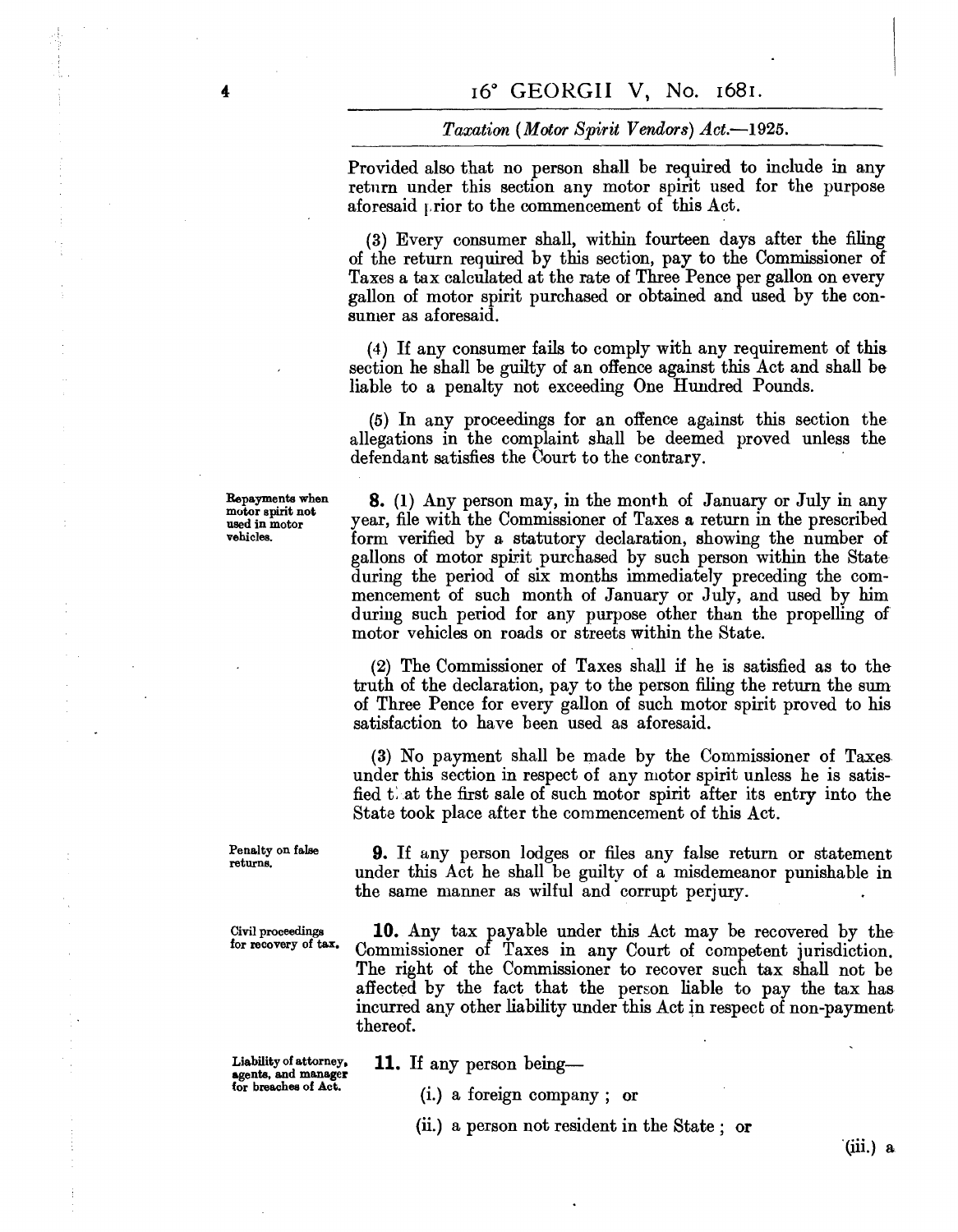#### 16° GEORGII V, No. 1681.

 $\textit{Taxation (Motor Spirit Vendors)}$  Act.-1925.

(iii.) a firm or association consisting of persons not resident in the State,

commits an offence against this Act, then--

- (a) the attorney or agent in South Australia of such person; and
- (b) the manager of the business of such person in South Australia,

shall be guilty of the same offence against this Act as such person, and shall be punishable accordingly, but not more than one person shall be punished in respect of the same act or default.

12. All proceedings in respect of offences against this Act shall be Summary proceed-<br>ing for offences. disposed of summarily.

13. (1) The allegation in a complaint for any offence against this Evidentiary Act that any person therein mentioned is a vendor shall be *prima* provision. *facie* evidence of that fact.

(2) In any proceedings for an offence against this Act any liquid sold by a vendor shall, until the contrary is proved, be deemed to be motor spirit.

14. (1) The Commissioner of Taxes or any officer authorised by Power of Comhim for the purpose may, for the purposes of this Act, at any time buildings, &c. enter into or upon any buildings or premises and inspect and make . extracts from or copies of any books, documents, and papers in such buildings or premises, and may inspect and compute the quantity of any motor spirit in or upon such buildings or premises.

(2) Any person refusing to permit the Commissioner to exercise any of his powers under this section, or in any way hindering or obstructing such exercise shall be guilty of an offence against this Act, and shall be liable to a penalty not exceeding One Hundred Pounds.

15. No declaration made pursuant to this Act shall be charge- Declarations stamp able with stamp duty.  $\frac{1}{\text{wty}}$ 

16. All money received by the Commissioner of Taxes in payment Appropriation of tax due under this Act shall be paid by the Commissioner as seen tax. of tax due under this Act shall be paid by the Commissioner as soon as practicable after the receipt thereof into the Main Roads Fund established under the Highways Act, 1925.

17. The Governor may make all such regulations not inconsistent Regulations. with this Act as are necessary for carrying this Act into operation, and may by any regulation impose a penalty not exceeding £50 for breach of the same or any other regulation.

18. (1) The Commissioner of Taxes and every assessor, collector, Duty of officers to officer, clerk, and other person concerned in the administration of observe secrecy.

5

this

 $B^* - 1681$